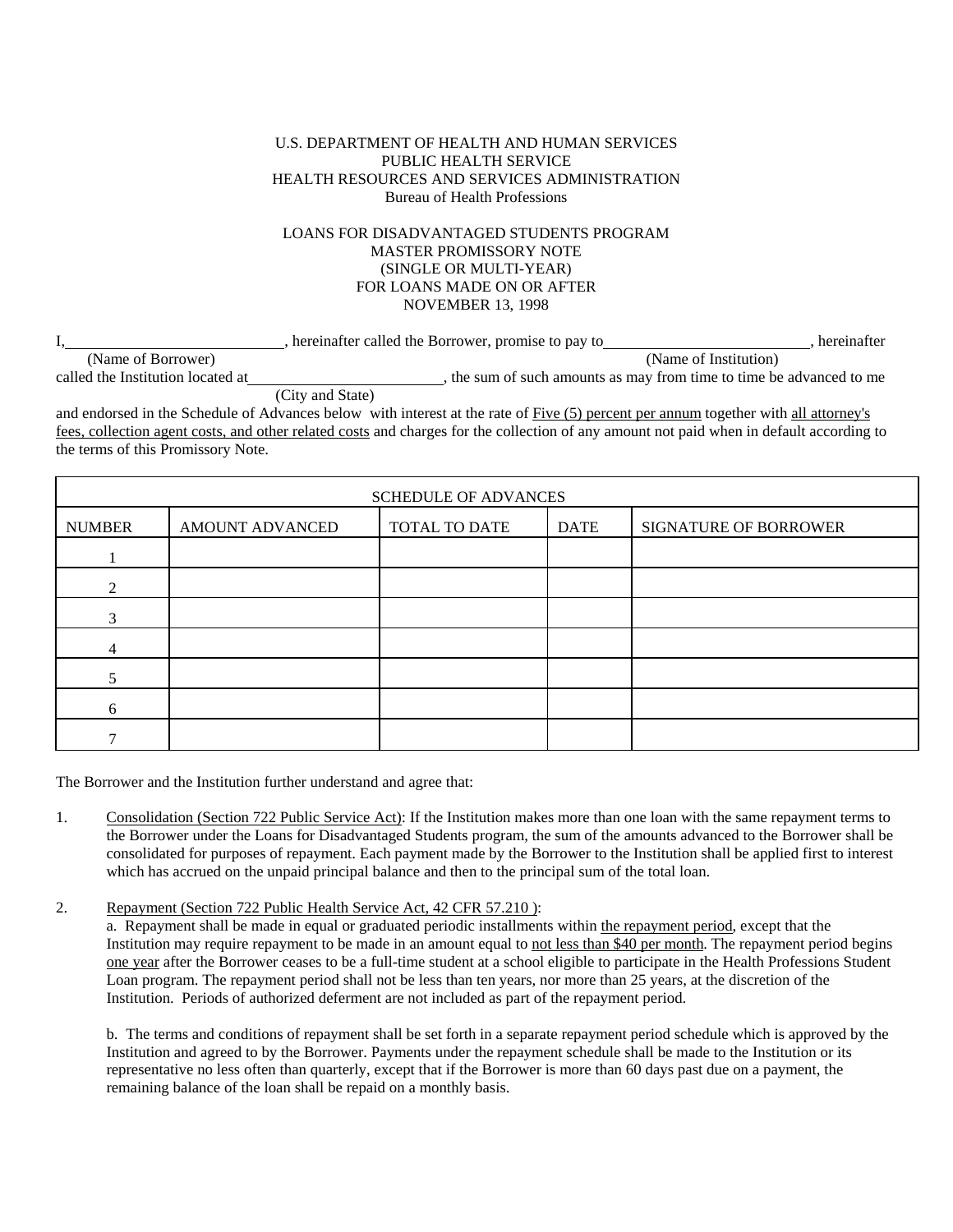- 3. Interest (Section 722 Public Health Service Act, 42 CFR 57.208)*:* Interest shall accrue from the beginning of the repayment period.
- 4. Deferment (Section 722 , 42 CFR 57.210): Periodic installments of principal and interest need not be paid, and interest shall not accrue, while the Borrower: (a) serves on active duty as a member of a uniformed service of the United States, for up to three years; (b) serves as a volunteer under the Peace Corps Act, for up to three years; (c) pursues advanced professional training, including internships and residencies; (d) pursues a full-time course of study at a health professions school eligible for participation in the Loans For Disadvantaged Students program; (e) leaves the Institution, with the intent to return to the Institution as a full-time student, to engage in a full-time educational activity which is directly related to the health profession for which the Borrower is preparing, as determined by the Secretary of Health and Human Services (the Secretary), for up to two years; and (f) participates in a fellowship training program or a full-time educational activity which is directly related to the health profession for which the Borrower prepared at the Institution, and is engaged in by the Borrower within 12 months after the completion of the Borrower's participation in advanced professional training described in #4.(c) above or prior to the completion of the Borrower's participation in such training, for up to two years.
- 5. Prepayment (Section 722 Public Health Service Act): The Borrower may, at his or her option and without penalty, prepay all or any part of the principal and accrued interest at any time.
- 6. Exit Interview (42 CFR 57.210): The Borrower agrees to attend an exit interview prior to completing or terminating full-time student status at the Institution.
- 7. Default (Section 721, 42 CFR 57.208): If the Borrower fails to make an installment payment when due or fails to comply with any other term of this Promissory Note, the loan will be considered in default.
- 8. Late Charge (Section 721Public Health Service Act, 42 CFR 57.210): The Institution shall assess a late penalty charge for failure of the Borrower to pay all or any part of an installment, or for failure to file satisfactory evidence of entitlement to deferment, if so entitled, at a rate, not to exceed an amount equal to 6 percent as determined by the Institution of the amount of such installment, on loans more than 60 days past due.
- 9. Acceleration (42 CFR 57.208): If the Borrower fails to make a scheduled repayment or fails to comply with any other term of this Promissory Note, the entire unpaid balance of the loan, including interest due and accrued and any applicable penalty charges, will, at the option of the Institution, become immediately due and payable.
- 10. Credit Bureaus (42 CFR 57.210): The Institution may disclose the Borrower's loan, and any other relevant information, to credit bureaus. If the Borrower is more than 120 days past due in making a scheduled repayment, the Institution will disclose the Borrower's delinquent status, and any other relevant information, to credit bureaus.
- 11. Collection Agents, Litigation, and Withholding of Services (Section 722 Public Health Service Act, 42 CFR 57.210): If the Borrower fails to make a scheduled repayment, or fails to comply with any other term of this Promissory Note, the Institution may: (a) refer the Borrower's loan to a collection agent for further collection efforts; (b) initiate legal proceedings against the Borrower; (c) withhold Institutional services, such as transcripts and letters of recommendation, from the Borrower; (d) refer the Borrower's loan to the Secretary for collection assistance, including offset of Federal salaries; and (e) obtain the Borrower's address from the Internal Revenue Service, through the Secretary, if the Institution has no current address for the Borrower.
- 12. Death or Disability (42 CFR 57.211): In the event of the Borrower's total and permanent disability or death, the unpaid indebtedness remaining on the Note shall be canceled. Subject to the regulations of the Secretary, the Institution may assess a charge on the Borrower's loan to cover the costs of insuring against death or disability cancellations.
- 13. General: The Borrower will promptly inform the Institution of any change in name or address after he or she ceases to be a full-time student at the Institution. The terms of this Promissory Note shall be construed according to the Federal statute and regulations governing the administration of the Health Professions Student Loan and Loans for Disadvantaged Students programs, copies of which shall be kept by the Institution.

## **Notice About Subsequent Loans Made Under This Master Promissory Note**